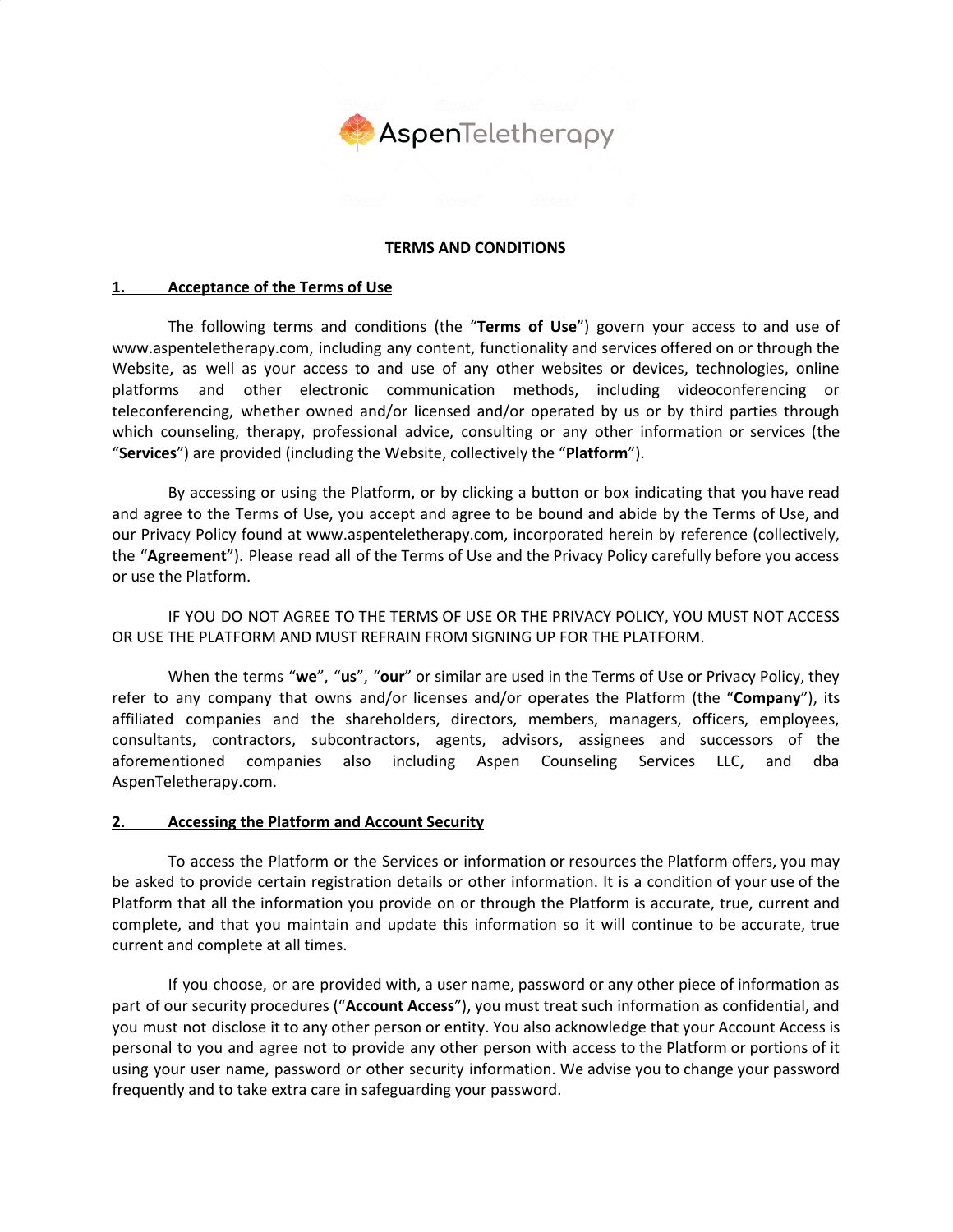

You agree to notify us immediately of any unauthorized access to or use of your user name or password or any other breach of security. You also agree to ensure that you exit from your account at the end of each session. You should use particular caution when accessing your account from a public or shared computer so that others are not able to view or record your password or other personal information. You agree, confirm and acknowledge that we will not be liable for any loss or damage that incurred as a result of someone else using your Account Access, either with or without your consent and/or knowledge.

You agree and acknowledge that you are solely and fully liable and responsible for all activities that are made by using your Account Access. You further acknowledge and agree that we will hold you liable and responsible for any damage or loss incurred as a result of the use of your Account Access by any person whether authorized by you or not, and you agree to indemnify us for any such damage or loss.

You agree not to use the account or Account Access of any other person for any reason. You agree and confirm that your use of the Platform, including the Services, are made directly by you and that you are not using neither the Platform nor the Services for or behalf of any other person or entity.

We have the right to disable any user name, password or other identifier, whether chosen by you or provided by us, at any time in our sole discretion if, in our opinion, you have violated any provision of the Terms of Use.

### **3. Prohibited Uses**

You may use the Platform only for lawful purposes and in accordance with these Terms of Use. You agree not to use the Platform:

- In any way that violates any applicable federal, state, local or international law, statute, ordinance, rule regulation or ethical code.
- To post, transmit, or procure the sending or delivery of, any unsolicited advertising or promotional material, including any "junk mail" or "spam" or any other similar solicitation; any unlawful, harassing, privacy invading, abusive, threatening, vulgar, obscene, racist or potentially harmful content; any content that infringes a third party right or intellectual property.
- To impersonate or attempt to impersonate us, a Client, a Provider, another user or any other person or entity (including, without limitation, by using e-mail addresses or screen names associated with any of the foregoing).
- To engage in any other conduct that restricts or inhibits anyone's use or enjoyment of the Platform or Services, or which, as determined by us, may harm us or users of the Platform or Services or expose them or us to liability.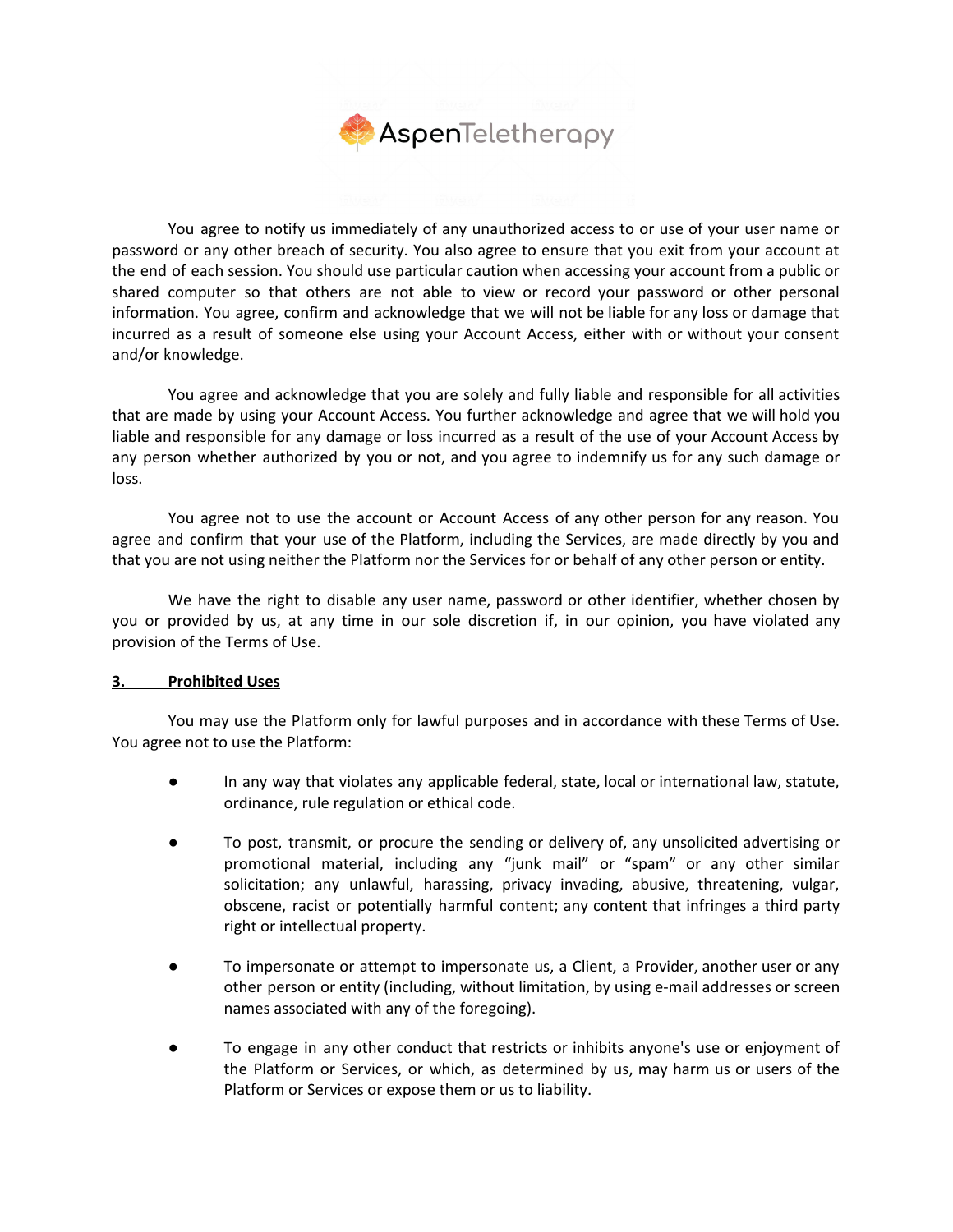

Additionally, you agree not to:

- Use the Platform in any manner that could disable, overburden, damage, or impair the site or interfere with any other party's use of the Platform or Services, including their ability to engage in real time activities through the Platform.
- Use any robot, spider or other automatic device, process or means to access the Platform for any purpose, including monitoring or copying any of the material on the Platform.
- Use any manual process to monitor or copy any of the material on the Platform or for any other unauthorized purpose without our prior written consent.
- Use any device, software or routine that interferes with the proper working of the Platform.
- Introduce any viruses, trojan horses, worms, logic bombs or other material which is malicious or technologically harmful.
- Attempt to gain unauthorized access to, interfere with, damage or disrupt any parts of the Platform, the server on which the Platform is stored, or any server, computer or database connected to the Platform.
- Attack the Platform via a denial-of-service attack or a distributed denial-of-service attack.
- Otherwise attempt to interfere with the proper working of the Platform.

## **4. Use of the Platform as a Client**

YOUR ACCESS AND USE OF THE PLATFORM AS A CLIENT, CONSUMER OR RECIPIENT OF THE SERVICES (COLLECTIVELY, "**CLIENT**") MEANS THAT, IN ADDITION TO ALL OTHER TERMS AND CONDITIONS IN THE TERMS OF USE, YOU FULLY ACCEPT AND AGREE TO THE FOLLOWING:

### **A. The Provider and Services**

The Platform enables you to communicate with a Provider, consultant, counselor, practitioner, professional, therapist, expert, coach, advisor or any other person (collectively "**Provider**") for the purpose of getting the Services. The Providers are neither our employees nor agents nor representatives. We assume no responsibility for any act, omission or doing of any Provider.

We make no representation or warranty whatsoever as to the willingness or ability of a Provider to provide Services, or as to whether you will find the Services relevant, useful, correct, relevant,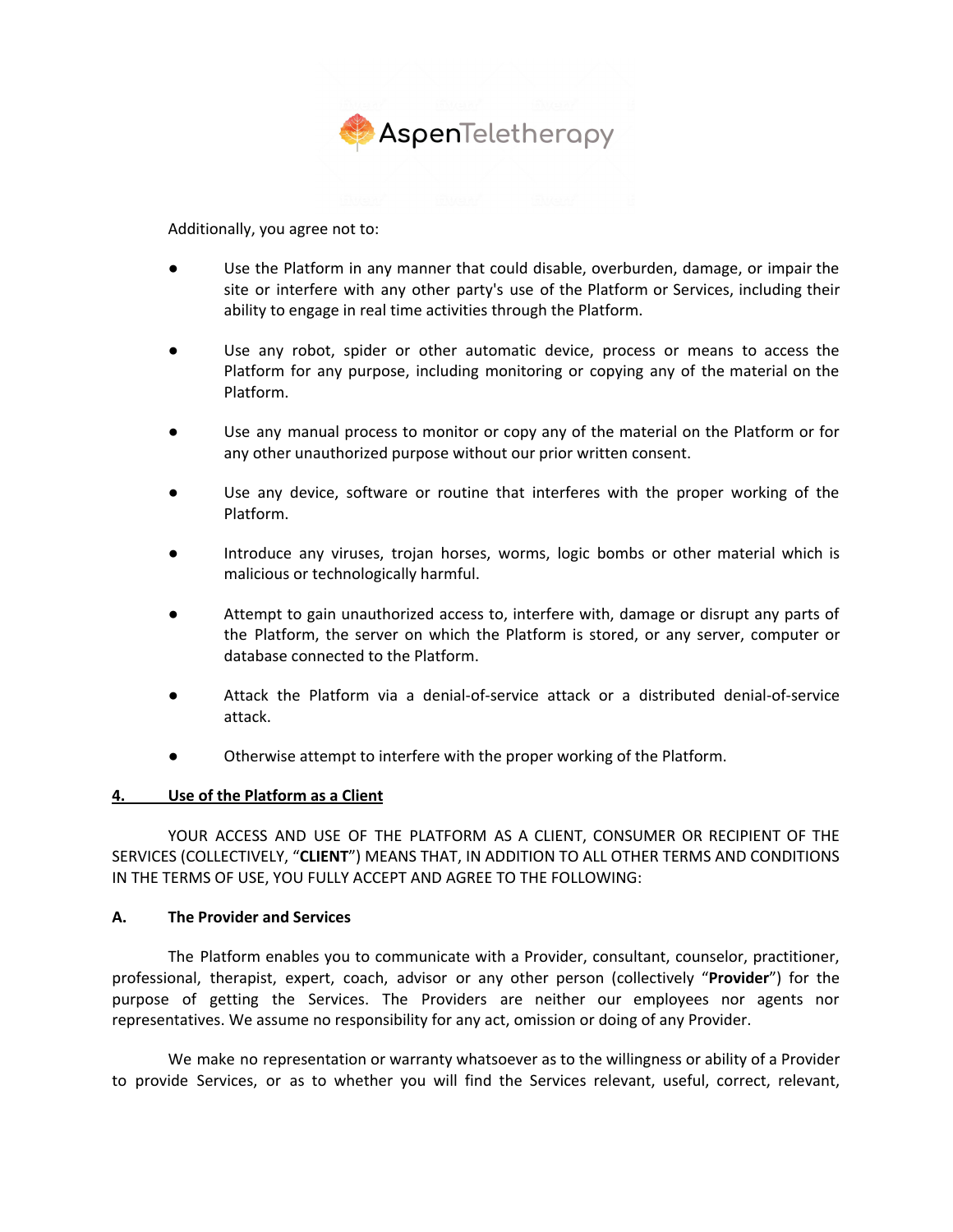

satisfactory or suitable to your needs.

We do not control the quality of the Services and we do not determine, directly or indirectly, whether any Provider is qualified to provide any specific service as well as whether a Provider is categorized correctly or matched correctly to you.

While we may try to do so from time to time, in our sole discretion, you acknowledge that we do not represent to verify, and do not guarantee the verification of, the skills, degrees, qualifications, licensure, certification, credentials, competence, expertise, effectiveness or background of any Provider. It is your sole responsibility to conduct independent verification regarding any Provider that provides you with Services (whether through the Platform or not) and we strongly recommend that you will conduct this verification prior to communicating with any Provider through the Platform and on a continuous basis as you use the Platform. Any reliance on such verification or other information is done at your sole risk and liability.

Your relationship to the Services is strictly with the Provider. We are not involved in any way with the actual substance of that relationship or any part of the Service (whether provided through the Platform or not), and we do not validate or get involved in any of the Services.

You agree and acknowledge that although the Provider may provide the Services through the Platform, we cannot assess whether the use of the Provider, the Services or the Platform is right and suitable for your needs.

As operators of the Platform, our role is strictly limited to facilitating the communication between you and the Provider and to enable the provision of the Services. It is your sole responsibility to consider and decide whether these services are appropriate for you or not.

You agree, confirm and acknowledge that you are aware of the fact that the Services are not a complete substitute for an in-person, face-to-face examination and/or session by a licensed qualified professional. You should never rely on or make health or well-being decisions primarily based on information provided as part of the Services.

We strongly recommend that you consider seeking advice by having an in-person appointment with a licensed and qualified professional. Never disregard, avoid, or delay in obtaining medical advice from your doctor or other qualified healthcare Provider through an in-person, face-to-face appointment because of information or advice you received through the Platform.

### **B. Fees and Payments**

In the event you make a payment through the Platform, or make any payment to us, this payment is made to the Provider for the Services. We may charge the Provider by taking a portion of this payment for the use and operation of the Platform. However, we will not be deemed as the Provider of any Services regardless of payment. Furthermore, the payment for the use of the Platform is made by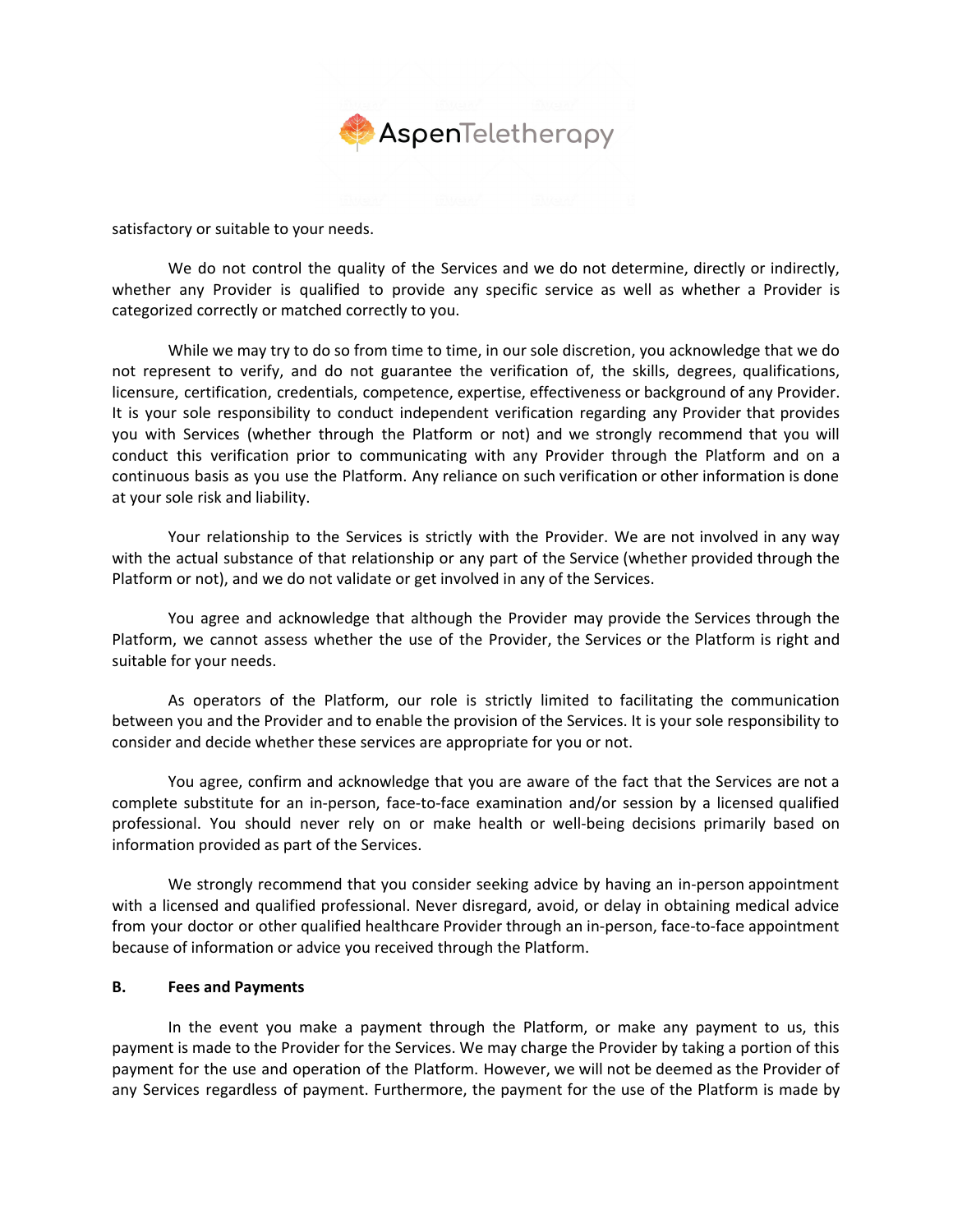

the Provider and not by you.

You agree that all payment related information that you provided and will provide in the future, to or through the Platform, is accurate, current and correct and will continue to be accurate, current and correct. You agree to use only payment means (credit cards or others) that you are duly and fully authorized to use.

You agree that all current and future interactions (whether online or offline) between you and a Provider will be made, managed and billed through the Platform. If, for any reason, an interaction between you and the Provider is not made through the Platform, you agree that it will be billed through the Platform and that the standard Platform fees will be charged and delivered to us even if the Platform hasn't been used for this interaction.

You agree and commit to immediately notify us, including all the relevant details, in any case that you receive a service from a Provider not through the Platform or in any case that you are billed by a Provider not through the Platform.

You agree to pay all fees and charges associated with your account on a timely basis and according to the fees schedule, the terms and the rates as published in the Platform. Such fees and charges (including any taxes and late fees, as applicable) may be charged on your credit card. By providing us with your credit card information you authorize us to bill and charge you through that credit card. You agree to maintain valid credit card information in your account information.

### **C. Further Disclaimers and Warnings to Clients**

THE PLATFORM DOES NOT INCLUDE THE PROVISION OF MEDICAL CARE, MENTAL HEALTH SERVICES, OR OTHER PROFESSIONAL SERVICES BY US.

THE PLATFORM IS NOT INTENDED FOR DIAGNOSIS, INCLUDING INFORMATION REGARDING WHICH DRUGS OR TREATMENT THAT MAY BE APPROPRIATE FOR YOU, AND YOU SHOULD DISREGARD ANY SUCH ADVICE IF DELIVERED THROUGH THE PLATFORM.

IF YOU ARE THINKING ABOUT SUICIDE OR IF YOU ARE CONSIDERING TO TAKE ACTIONS THAT MAY CAUSE HARM TO YOU OR TO OTHERS OR IF YOU FEEL THAT OR ANY OTHER PERSON MAY BE IN ANY DANGER OR IF YOU HAVE ANY MEDICAL EMERGENCY, YOU MUST IMMEDIATELY CALL THE EMERGENCY SERVICE NUMBER (911 IN THE US) AND NOTIFY THE RELEVANT AUTHORITIES. YOU ACKNOWLEDGE, CONFIRM AND AGREE THAT THE PLATFORM IS NOT DESIGNED FOR USE IN ANY OF THE AFOREMENTIONED CASES AND THAT YOU MUST NOT USE THE PLATFORM IN ANY OF THE AFOREMENTIONED CASES.

WE DO NOT REVIEW, RECOMMEND, ENDORSE, EVALUATE OR PROVIDE ANY GUARANTEE, REPRESENTATION OR WARRANTY, AND SPECIFICALLY DISCLAIM ALL REPRESENTATION AND WARRANTIES, WITH RESPECT TO (A) ANY Provider; (B) ANY INFORMATION ABOUT ANY Provider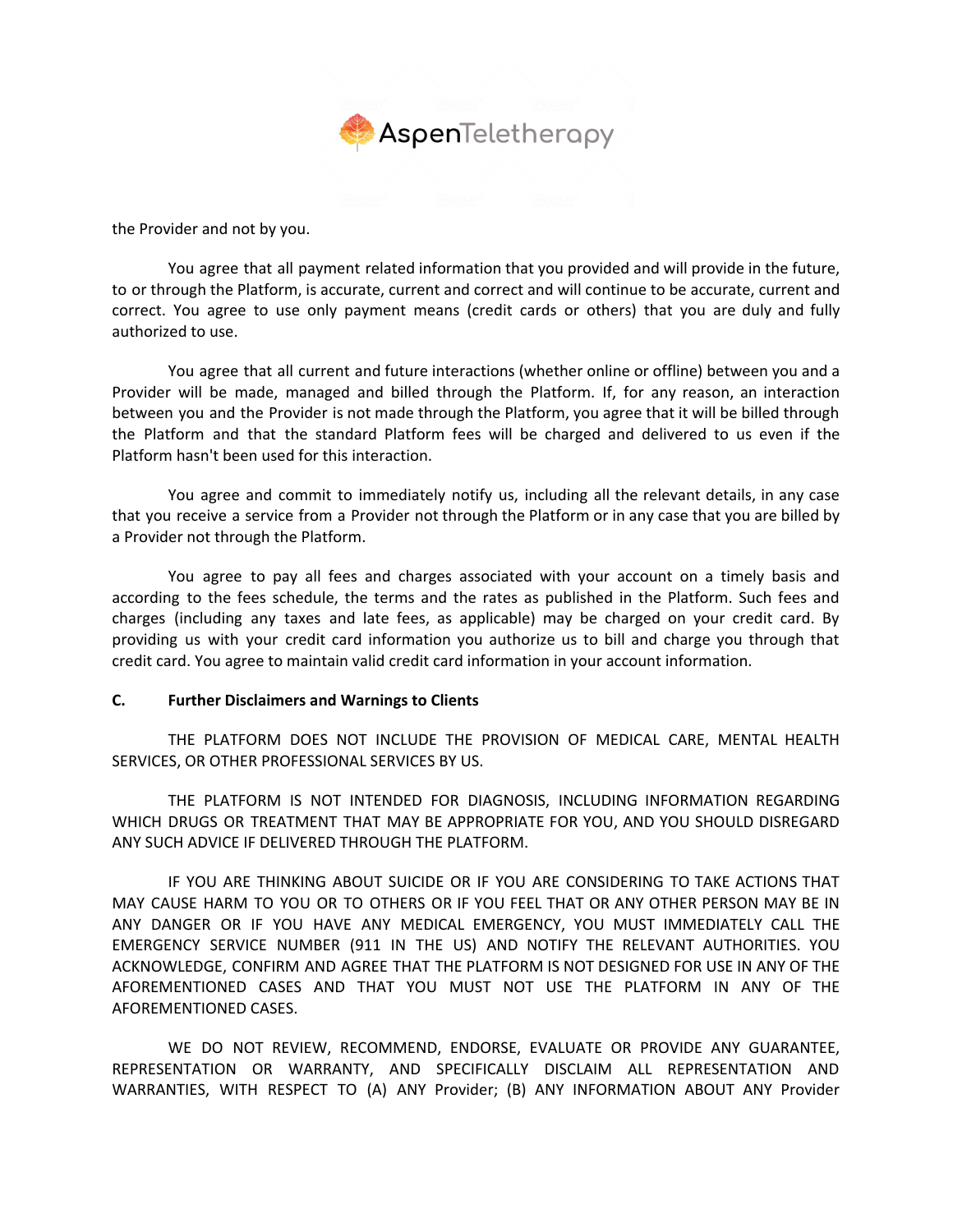

INCLUDING WITHOUT LIMITATION ANY QUALIFICATIONS, EXPERTISE, CLAIMS OR BACKGROUND OF ANY Provider; (C) THE SERVICES (WHETHER THROUGH THE PLATFORM OR NOT) INCLUDING WITHOUT LIMITATION ANY OPINION, RESPONSE, ADVICE, RECOMMENDATION, INFORMATION OR ANY OTHER CONTENT WRITTEN OR SAID BY A Provider; (D) THE CONTENT AND THE SUBSTANCE WHICH ARE PART OF THE SERVICES; (E) ANY OTHER CONTENT OR INFORMATION POSTED ON THE PLATFORM OR THROUGH THE PLATFORM; (F) THE VALIDITY, ACCURACY, AVAILABILITY, COMPLETENESS, SAFETY, LEGALITY, SECURITY, PRIVACY, QUALITY OR APPLICABILITY OF THE PLATFORM AND THE SERVICES.

ANY CONSULTATION WITH A Provider OR A Provider VIA THE PLATFORM CANNOT AND DOES NOT REPLACE AN IN-PERSON, FACE-TO-FACE MEETING WITH A PROFESSIONAL.

## **D. Release and Hold Harmless**

YOU HEREBY RELEASE US AND AGREE TO HOLD US HARMLESS FROM ANY AND ALL CAUSES OF ACTION AND CLAIMS OF ANY NATURE RESULTING FROM THE SERVICES OR THE PLATFORM, INCLUDING (WITHOUT LIMITATION) ANY ACT, OMISSION, OPINION, RESPONSE, ADVICE, SUGGESTION, INFORMATION, CONTENT, AND/OR SERVICE OF ANY MENTAL HEALTH PROFESSIONAL OR ANY OTHER PROVIDER IN A FIELD REQUIRING LICENSURE AND/OR CERTIFICATION, WHO MAY BE ACCESSED THROUGH THE PLATFORM.

## **5. Intellectual Property Rights**

The Platform and its entire contents, features and functionality (including but not limited to all information, software, text, displays, images, video and audio, and the design, selection and arrangement thereof), are owned by the Company, its licensors or other providers of such material and are protected by United States and international copyright, trademark, patent, trade secret and other intellectual property or proprietary rights laws. No right, title or interest in or to the Platform or any content on the Platform is transferred to you, and the Company reserves all rights not expressly granted.

The Company name, the Company logo, and all related names, logos, product and service names, designs and slogans are trademarks of the Company or its affiliates or licensors. You must not use such marks without the prior written permission of the Company. All other names, logos, product and service names, designs and slogans on this Platform are the trademarks of their respective owners.

Any use of the Platform not expressly permitted by these Terms of Use is a breach of these Terms of Use and may violate copyright, trademark and other laws.

## 6. **Linking to the Platform**

You may link to our homepage, provided you do so in a way that is fair and legal and does not damage our reputation or take advantage of it, but you must not establish a link in such a way as to suggest any form of association, approval or endorsement on our part without our express written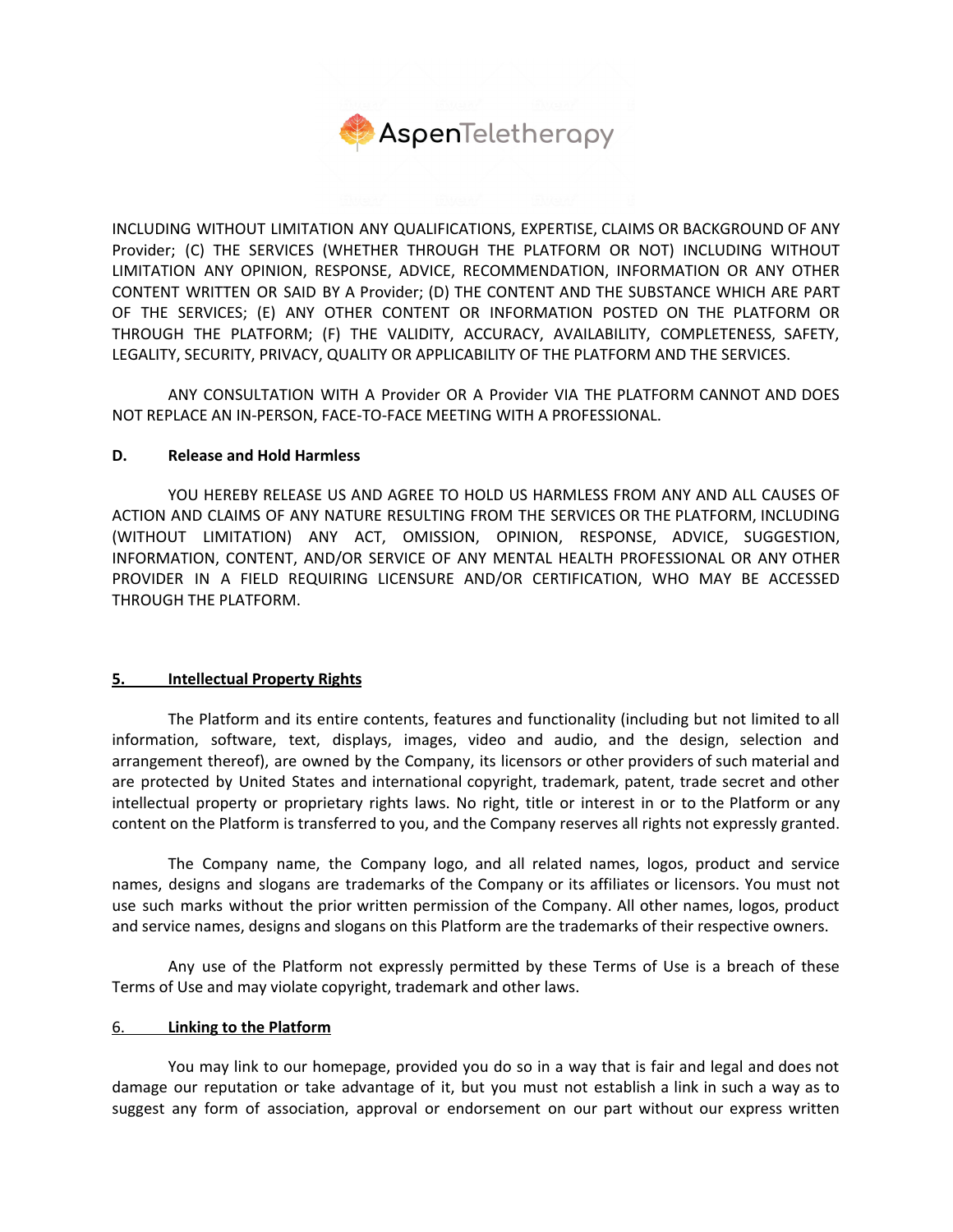

consent. You agree to cooperate with us in causing any unauthorized framing or linking immediately to cease. We reserve the right to withdraw linking permission without notice. We may disable all or any social media features and any links at any time without notice at our discretion.

## **7. Third Party Content**

The Platform may contain other content, products or services offered or provided by third parties ("**Third Party Content**"), links to Third Party Content (including but not limited to links to other websites) or advertisements which are related to Third Party Content. You confirm and acknowledge that we have no responsibility over any such Third Party Content, including (but not limited to) any related products, practices, terms or policies, and that we will not be liable for any damage or loss caused by any Third Party Content.

## **8. Disclaimers and Warnings**

YOUR ACCESS TO AND USE OF THE PLATFORM AND ANY SERVICES, WHETHER AS A GUEST/UN-REGISTERED USER, CLIENT OR Provider, IS ENTIRELY AT YOUR OWN RISK. THE PLATFORM, THE SERVICES, AND ANYTHING ELSE PROVIDED OR OBTAINED THROUGH THE PLATFORM ARE PROVIDED ON AN "AS IS" AND "AS AVAILABLE" BASIS, WITHOUT ANY WARRANTIES OF ANY KIND, EITHER EXPRESS OR IMPLIED.

WE HEREBY DISCLAIM ALL WARRANTIES OF ANY KIND, WHETHER EXPRESS OR IMPLIED, STATUTORY OR OTHERWISE, INCLUDING BUT NOT LIMITED TO ANY WARRANTIES OF MERCHANTABILITY, NON-INFRINGEMENT, SECURITY, FITNESS FOR PARTICULAR PURPOSE OR ACCURACY.

You understand that we cannot and do not guarantee or warrant that files available for downloading from the Internet or the Platform will be free of viruses or other destructive code. You are responsible for implementing sufficient procedures and checkpoints to satisfy your particular requirements for anti-virus protection and accuracy of data input and output, and for maintaining a means external to our site for any reconstruction of any lost data. We will not be liable for any loss or damage caused by viruses or other technologically harmful material that may infect your computer equipment, devices, computer programs, data or other proprietary material due to your use of the Platform or any Services or items obtained through the Platform or to your downloading of any content posted on it, or on any website, application, or resource linked to it.

WE MAKE NO WARRANTIES OR REPRESENTATIONS WITH RESPECT TO THE COMPLETENESS, SECURITY, RELIABILITY, QUALITY, ACCURACY OR AVAILABILITY OF THE PLATFORM. WITHOUT LIMITING THE FOREGOING, WE MAKE NO WARRANTIES OR REPRESENTATIONS THAT ANY CONTENT OR INFORMATION OBTAINED THROUGH THE PLATFORM WILL BE ACCURATE, RELIABLE, ERROR-FREE OR UNINTERRUPTED, THAT DEFECTS WILL BE CORRECTED, THAT OUR SITE OR THE SERVER THAT MAKES IT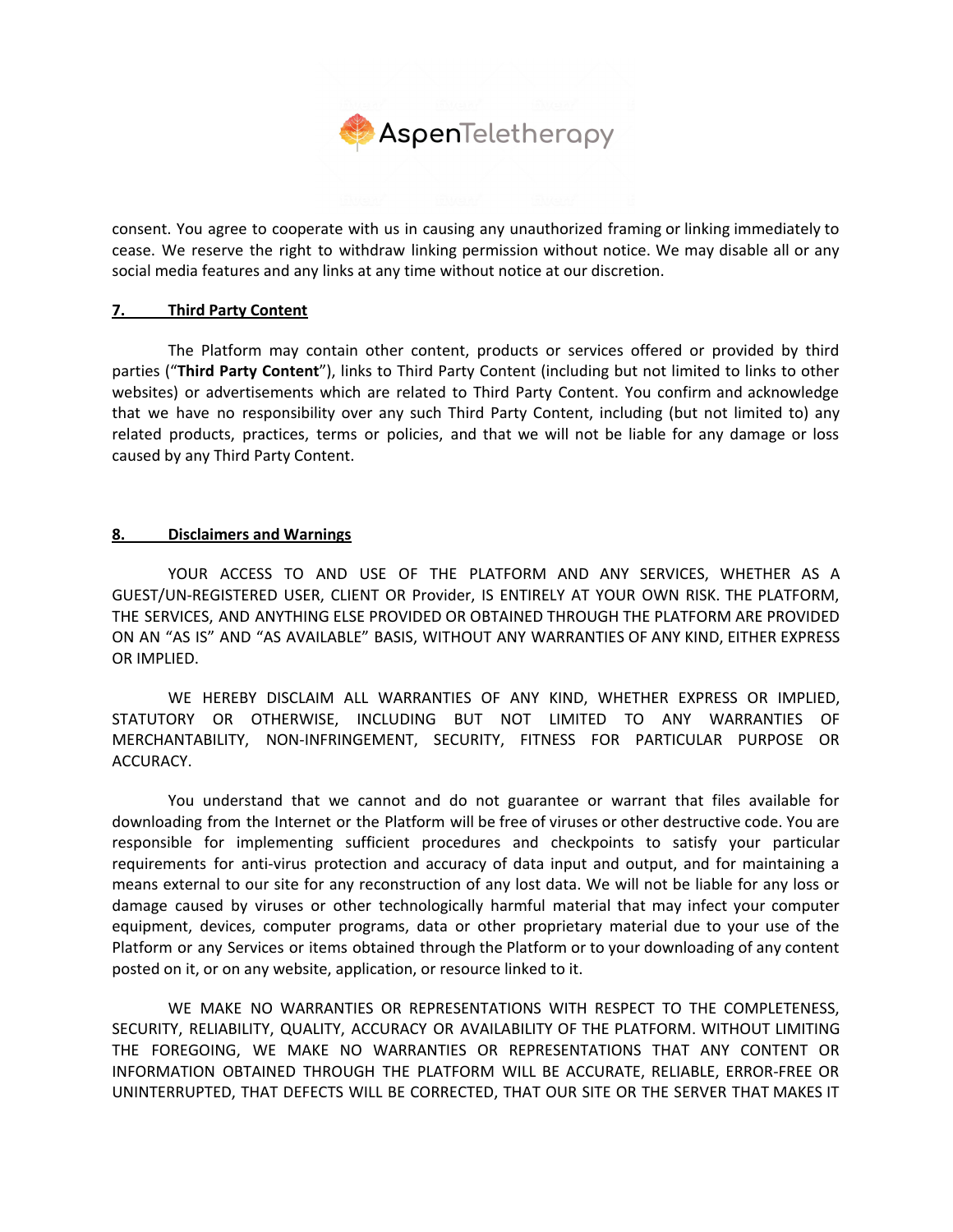

AVAILABLE ARE FREE OF VIRUSES OR OTHER HARMFUL COMPONENTS.

THE FOREGOING DOES NOT AFFECT ANY WARRANTIES WHICH CANNOT BE EXCLUDED OR LIMITED UNDER APPLICABLE LAW.

## **9. Limitation of Liability**

IN NO EVENT WILL WE BE LIABLE FOR DAMAGES OF ANY KIND, UNDER ANY LEGAL THEORY, ARISING OUT OF OR IN CONNECTION WITH (A) YOUR ACCESS OR USE OF THE PLATFORM, (B) YOUR INABILITY TO ACCESS OR USE THE PLATFORM, (C) YOUR RECEIPT OR PROVISION OF SERVICES, (D) YOUR INABILITY TO RECEIVE OR PROVIDE SERVICES, (E) ANY WEBSITES OR APPLICATIONS LINKED TO OR FROM THE PLATFORM, (F) ANY CONTENT OR INFORMATION ON THE PLATFORM OR PROVIDED THROUGH THE PLATFORM, (G) ANY HARM OR INJURY ARISING FROM OR RELATE TO THE PLATFORM OR SERVICES OR ANY CLIENT OR ANY Provider, IN ALL CASES INCLUDING ANY DIRECT, INDIRECT, SPECIAL, INCIDENTAL, CONSEQUENTIAL OR PUNITIVE DAMAGES, INCLUDING BUT NOT LIMITED TO, PERSONAL INJURY, PAIN AND SUFFERING, EMOTIONAL DISTRESS, LOSS OF REVENUE, LOSS OF PROFITS, LOSS OF BUSINESS OR ANTICIPATED SAVINGS, LOSS OF USE, LOSS OF GOODWILL, LOSS OF DATA, OR OTHER ECONOMIC ADVANTAGE, AND WHETHER CAUSED BY TORT (INCLUDING NEGLIGENCE), BREACH OF CONTRACT OR OTHERWISE, EVEN IF FORESEEABLE.

YOU FURTHER AGREE, CONFIRM AND ACKNOWLEDGE THAT OUR AGGREGATE LIABILITY FOR DAMAGES ARISING WITH RESPECT TO THIS AGREEMENT AND ANY AND ALL USE OF THE PLATFORM OR SERVICES WILL NOT EXCEED THE TOTAL AMOUNT OF MONEY PAID BY YOU THROUGH THE PLATFORM (IN THE CASE OF A CLIENT) OR RECEIVED BY YOU THROUGH THE PLATFORM (IN THE CASE OF A Provider) IN THE THREE (3) MONTH PERIOD PRIOR TO THE DATE OF THE CLAIM.

THE FOREGOING DOES NOT AFFECT ANY LIABILITY WHICH CANNOT BE EXCLUDED OR LIMITED UNDER APPLICABLE LAW.

### 10. **Indemnification**

You agree to defend us, indemnify us, and hold us harmless from and against any and all claims, causes of action, demands, liabilities, damages, judgments, awards, losses, costs, expenses or fees (including reasonable attorneys' fees and expenses) arising out of or relating to: (a) your access to and use of the Platform, (b) your provision of or receipt of the Services, (c) any actions made with your Account Access whether by you or someone else whether with or without your knowledge or permission, (d) your violation of any of the provisions of the Terms of Use, (e) your violation of any third party right, including without limitation, any intellectual property right, publicity, confidentiality, property or privacy right, (f) your breach of any representation, warranty, covenant or agreement to be performed under the Terms of Use; (g) in the case of a Client, non-payment for any of the Services provided through the Platform; (h) in the case of a Provider, any materials that the Provider has posted to or through the Platform and/or any content provided by the Provider to Clients.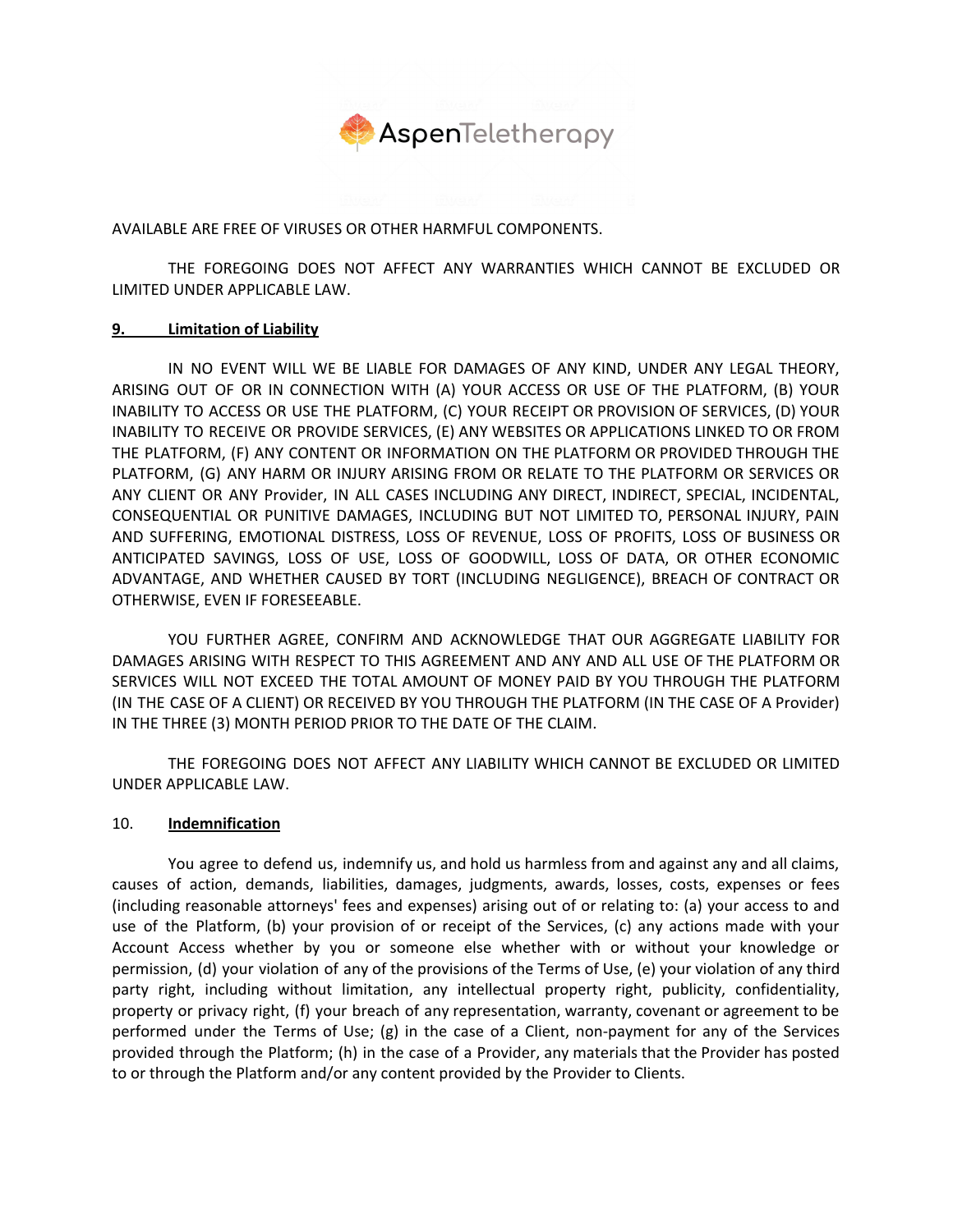

### **11. Entire Agreement**

YOU HEREBY REPRESENT THAT YOU ARE AT LEAST 18 YEARS OF AGE AND THAT YOU ARE LEGALLY ABLE TO ENTER INTO A BINDING CONTRACT. THE AGREEMENT IS VALID AND BINDING AND CONSTITUTES THE ENTIRE AGREEMENT BETWEEN YOU AND US. YOU CONFIRM THAT YOU HAVE NOT RELIED UPON ANY PROMISES OR REPRESENTATIONS BY US EXCEPT AS SET FORTH IN THE AGREEMENT.

We may freely transfer or assign the Agreement or any of our obligations hereunder.

The paragraph headings in the Agreement are solely for the sake of convenience and will not be applied in the interpretation of the Agreement.

For the avoidance of doubt, all clauses regarding limitations of liabilities and indemnification shall survive the termination or expiration of this Agreement.

## **12. Waiver and Severability**

No waiver by us of any term or condition set forth in the Agreement shall be deemed a further or continuing waiver of such term or condition or a waiver of any other term or condition, and any failure of ours to assert a right or provision under the Agreement shall not constitute a waiver of such right or provision.

If any provision of the Agreement is held by a court or other tribunal of competent jurisdiction to be invalid, illegal or unenforceable for any reason, such provision shall be eliminated or limited to the minimum extent such that the remaining provisions of the Agreement will continue in full force and effect.

### **13. Governing Law and Jurisdiction**

All matters relating to the Platform and the Agreement and any dispute or claim arising therefrom or related thereto (in each case, including non-contractual disputes or claims), shall be governed by and construed in accordance with the internal laws of the State of Utah without giving effect to any choice or conflict of law provision or rule.

Any legal suit, action or proceeding arising out of, or related to, the Platform or the Agreement shall be instituted exclusively in the federal courts of the United States or the courts of the State of Utah, in each case located in Salt Lake City, Utah, although we retain the right to bring any suit, action or proceeding against you for breach of the Agreement in your state or country of residence or any other relevant state or country. You waive any and all objections to the exercise of jurisdiction over you by such courts and to venue in such courts.

## **14. Changes to the Terms of Use**

We may revise and update these Terms of Use from time to time at our sole discretion. All